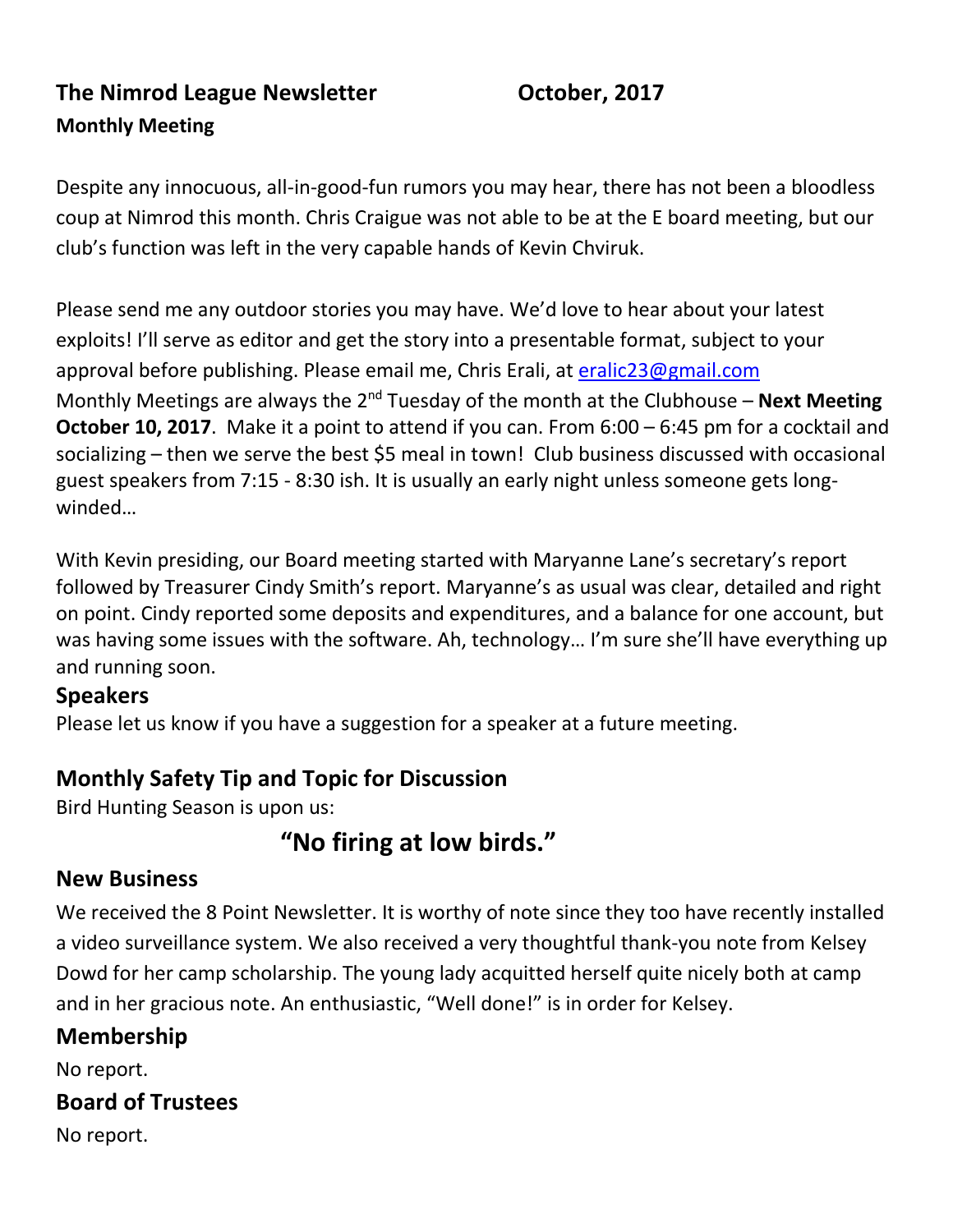## **Trap/Skeet**

No report.

#### **Kitchen**

Bruce Ebbeson reports that we are still having issues with our dishwasher. After the third repair, the rinse cycle even now is not reaching proper temperature. Dave Oriol is following up with the technician. More news to come… Cooks for future general meetings are as follows: October/Bruce Ebbeson, November/Dave Oriol, and December/Don French.

#### **Game Dinner**

Our game dinner is scheduled for May in 2018. The hunting season is upon us! Keep NIMROD in mind when you bag something. Please leave any donations for next year's dinner in the kitchen freezer and notify Bruce Ebbeson at 508-853-1589. Remember to label all packages to identify type of game and date.

#### **Rifle Range**

# **Upcoming Event!!! This Saturday…**

#### **NIMROD BENCH REST RIFLE MATCH**

DATE: SATURDAY SEPTEMBER 30, 2017 *(RAIN DATE: SUNDAY OCTOBER 1, 2017)*

TIME: 9AM – 1PM

TWO RIFLE CLASSES:

- · HUNTER BARREL
- **HEAVY BARREL**

(ANY CENTER FIRE CALIBER)

FIVE SHOT GROUP ON BULLS EYE TARGET 100 YARDS GROUP SIZE MEASURED FOR: 1ST, 2ND, 3RD PLACES IN EACH CLASS

ENTRY FEE IS \$5.00 FOR FIRST TARGET IN EACH CLASS. ADDITIONAL TARGETS \$.50

Coffee and doughnuts will be served.

Winner notification will be made at Match, Club meeting, Newsletter and Google notice.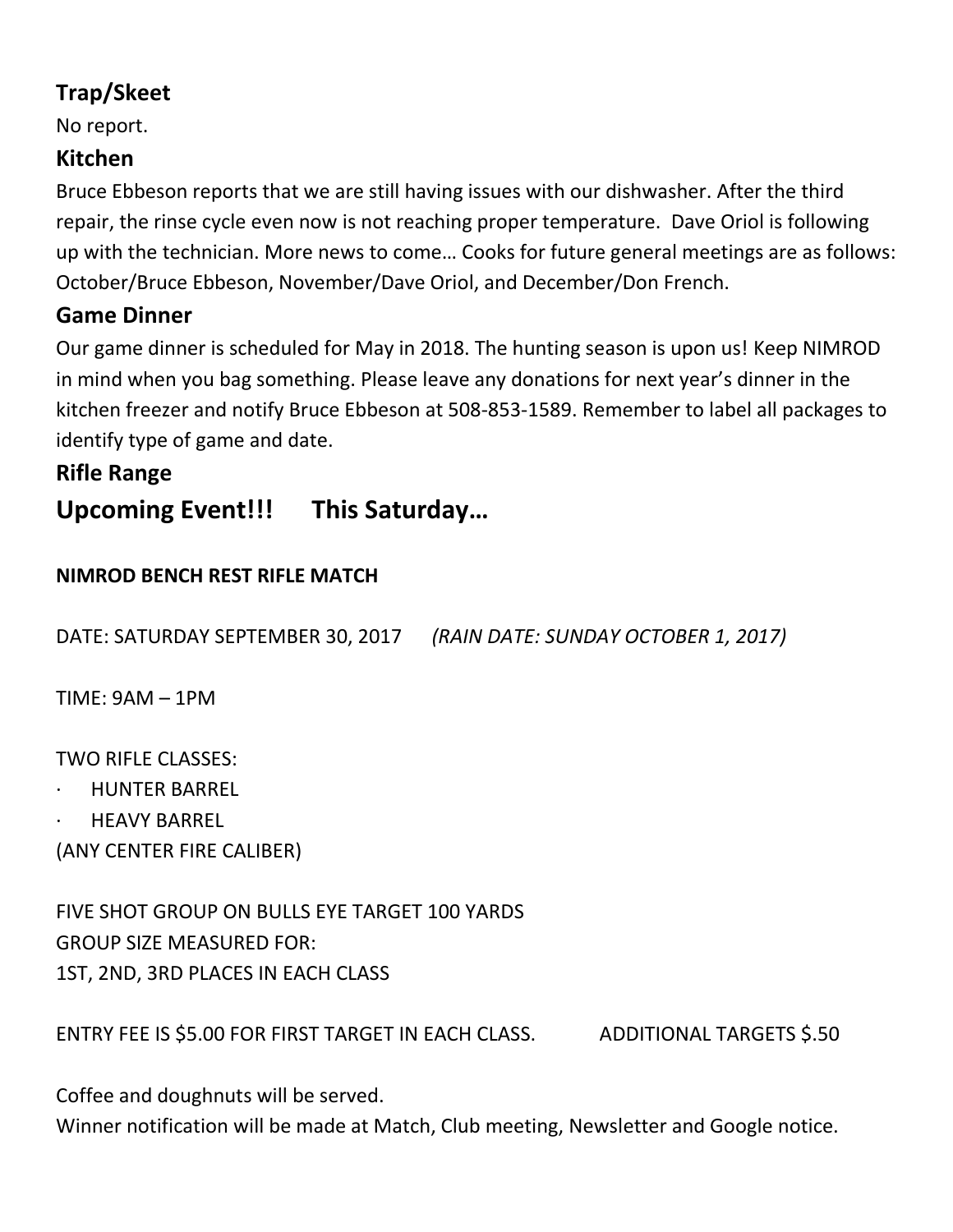No cash or trophy prizes. Please **contact Rifle Range chair, Tom Niegand**, for more information or to register. Thanks!

Kevin reported some issues at the range with a member not using paper targets. He dealt with it immediately at the range. Thank you, Kevin. And remember that we encourage our membership to take ownership and responsibility for our club. If you see something being done that is not according to best practices, speak up! Treat the NIMROD property as your own. There was some discussion regarding this issue with some ideas for new and old members. Orientation for everyone is in our future. If you'd like to help in this area, let Kevin Chviruk know you are interested.

#### **House**

Cindy Smith offered to donate a couple of propane tanks. Our Summer Function went well and a good time was had by all. We sold 66 or 67 tickets which was a good turnout. We were lucky to get grates for the pit as they are usually reserved months ahead. Hopefully, we'll remember that for next year! Many thanks and our compliments to Bob Horgan for a successful summer function. He extends his gratitude to Bruce Ebbeson, Joe and Al Afonso, Chris Penny and Tom Thorogood. Finally, Bob reports that the upstairs fan needs replacing. It is a mite noisy and sounds like the bearings are gone.

#### **Executive Board**

This month's meeting adjourned at 8:18 PM. Way to go, Kevin! Pressure is on, Chris… We aim for the newsletter to convey the highlights. E Board meetings are held at 7 PM the last Tuesday of the month. Members are welcome if you would like to come and observe our club's operation. Our membership can be very proud of the board and the time and effort that is made by everyone to keep our club running smoothly. Member concerns are always addressed. Many times, one board member will inform others that a single member voiced a certain matter that he/she found troubling. Our club can rest assured that any points brought up by a member are ALWAYS brought to the attention of the entire board.

## **Special Committee (Scholarship)**

No report. We will now begin looking for applicants for next year.

## **Grounds**

Neal Whitehead is now accepting bids for snow plowing this winter. Let Neal know as soon as possible of any interest. There also was some discussion of the Rifle Range and Grounds sharing the cost of a York Rake for our tractor. Tom Wiegand and Kevin will investigate pricing. They agreed to split the cost from their respective budgets.